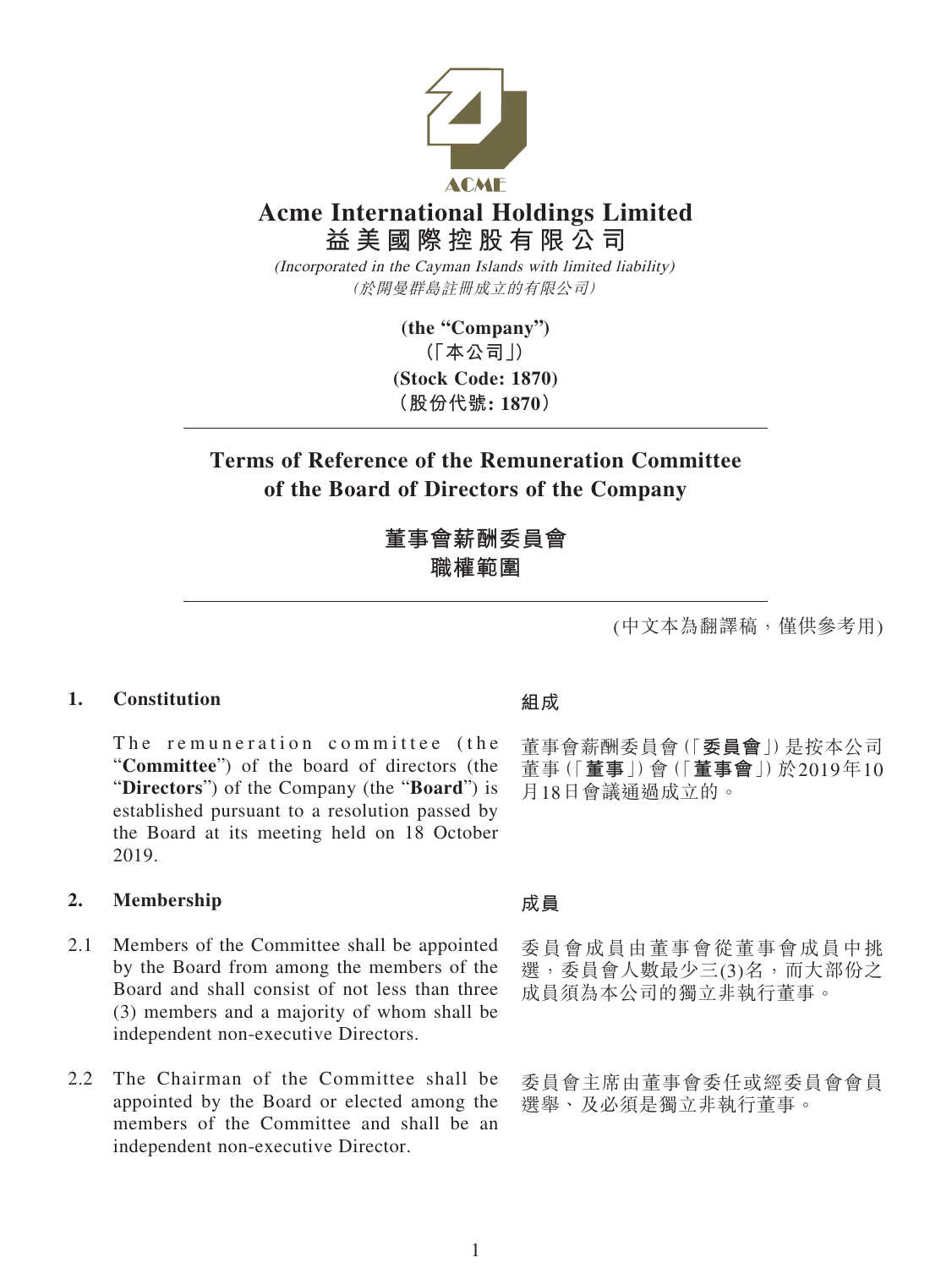- 2.3 The company secretary of the Company shall be the secretary of the Committee. In the absence of the secretary of the Committee, Committee members present at the meeting may elect among themselves or appoint another person as the secretary for that meeting.
- 2.4 The appointment of the members of the Committee may be revoked, replaced or additional members may be appointed to the Committee by separate resolutions passed by the Board and by the Committee. An appointment of a Committee member shall be automatically revoked if such member ceases to be a member of the Board.

#### **3. Procedural Standing Orders**

- 3.1 The Standing Orders which from time to time apply to the terms of reference of the Audit Committee of the Board shall apply mutatis mutandis to these terms of reference of the Committee.
- 3.2 Meetings shall be held at least once annually or more frequently if circumstances require.

## **4. Overriding principles**

- 4.1 Remuneration levels should be sufficient to attract and retain Directors to run the Company successfully without paying more than necessary.
- 4.2 No Director should be involved in deciding his own remuneration.
- 4.3 The Committee should consult the chairman and/or chief executive about their remuneration proposals for other executive Directors. The Committee should have access to independent professional advice if necessary.

## **5. Alternate Committee members**

A Committee member may not appoint any alternate.

本公司的公司秘書為委員會的秘書。如委 員會秘書缺席,出席委員會會議的成員, 可互選或委任其他人擔任該會議的秘書。

經董事會及委員會分別通過決議,方可委 任額外、更替或罷免委員會的成員。如該 委員會成員不再是董事會的成員,該委員 會成員的任命將自動撤銷。

## **議事程序規則**

不時適用於董事會審核委員會職權範圍之 議事程序規則,(在細節上作必要的變更 後)應適用於本委員會職權範圍。

每年最少開會一次或更多(若有所需)。

## **首要的基本規則**

所定的薪酬的水平應足以吸引及挽留董事 管好公司營運,而又不致支付過多的酬 金。

任何董事不得參與訂定本身的薪酬。

委員會應就其他執行董事的薪酬建議諮詢 主席及╱或行政總裁。如有需要,委員會 應可尋求獨立專業意見。

# **委任代表**

委員會成員不能委任代表。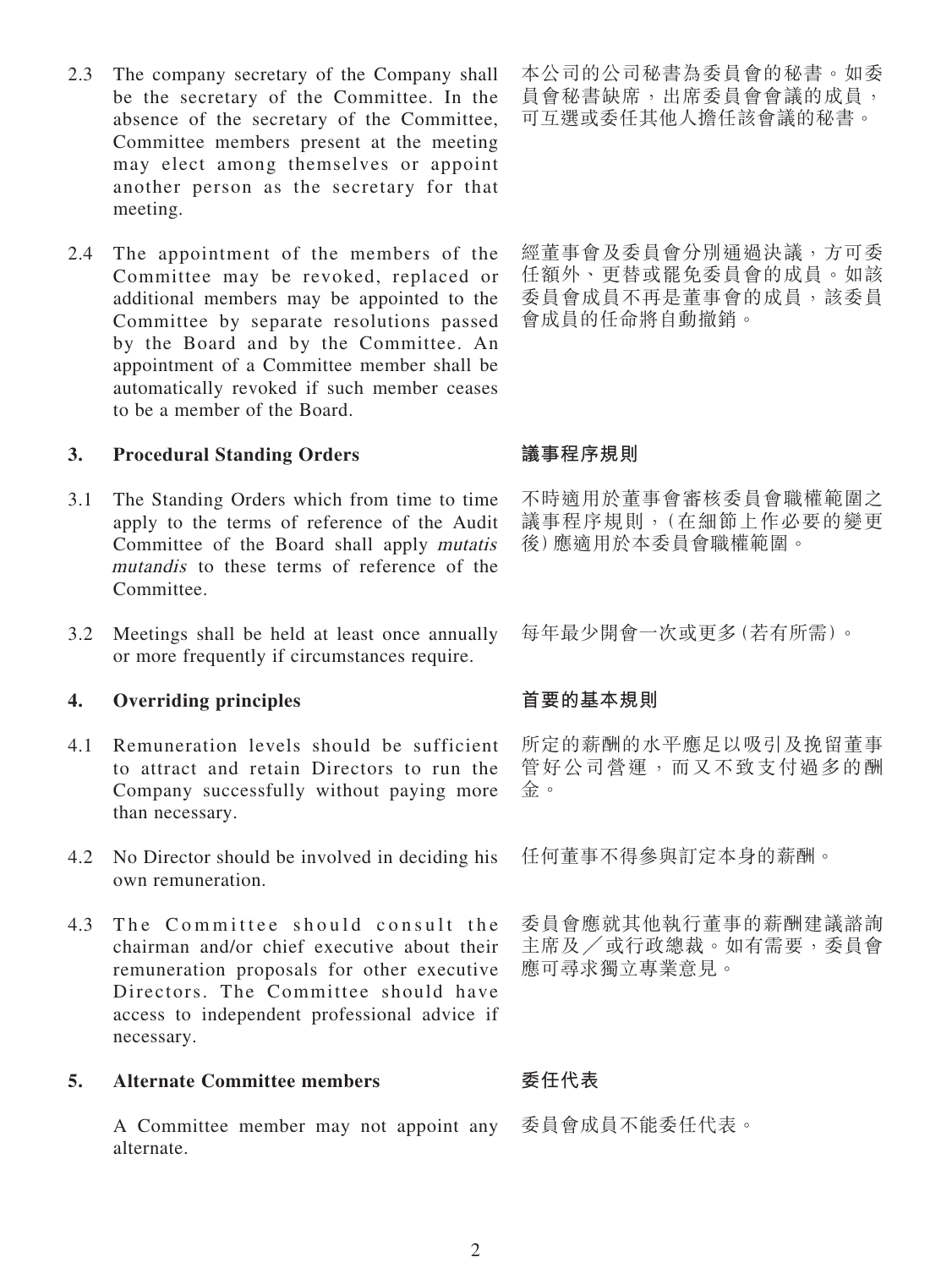#### **6. Authority of the Committee**

- 6.1 The Committee may exercise the following powers:
	- (a) to review any proposed service contract with any Director or senior management before such contract is entered into and to make recommendation to the Company's human resources department for any changes to the proposed terms of such contract;
	- (b) to make recommendations regarding the remuneration, bonuses and welfare benefits of the executive Directors and the senior management;
	- (c) to request the Board to dismiss any employees and/or to convene a shareholders' meeting (if necessary) for purposes of removing any Director if there is evidence showing that the relevant Director and/or employee has failed to discharge his duties properly;
	- (d) to obtain outside legal or other independent professional advice at the expenses of the Company on any matters within these terms of reference as it considers necessary and to secure the attendance of outsiders with relevant experience and expertise at its meetings;
	- (e) to have access to sufficient resources in order to perform its duties;
	- (f) to review annually these terms of reference and their effectiveness in the discharge of the duties of the Committee and to make recommendation to the Board any changes it considers necessary; and
	- (g) to exercise such powers as the Committee may consider necessary and expedient so that their duties under section 7 below can be properly discharged.
- 6.2 The Company should provide the Committee sufficient resources to perform its duties.

## **委員會的權力**

委員會可以行使以下權力:

- (a) 在簽訂有關合同前,審閱所有候任董 事及高級管理人員將會簽訂的服務合 同及向本公司的人力資源部門就變更 該等合同的條款提出建議;
- (b) 就執行董事及高級管理人員的薪酬、 獎金及福利提供意見;
- (c) 在有證據顯示該董事及╱或僱員失 職時,要求董事會解僱有關僱員及╱ 或召開股東大會(如有需要)罷免有 關的董事;
- (d) 如委員會覺得有需要,可就涉及本職 權範圍的事宜對外尋求法律或其他獨 立專業意見,並由本公司支付有關費 用,以及確保具相關經驗及專業才能 的外界人士出席委員會會議;
- (e) 可取得足夠資源以履行其職務;
- (f) 對本職權範圍及履行其委員會職權的 有效性作每年一次的檢討並向董事會 提出其認為需要的修訂建議;及
- (g) 為使委員會能恰當地執行其於第7章 項下的職責,行使其認為有需要及權 宜的權力。

本公司應提供充足資源予委員會以履行其 職責。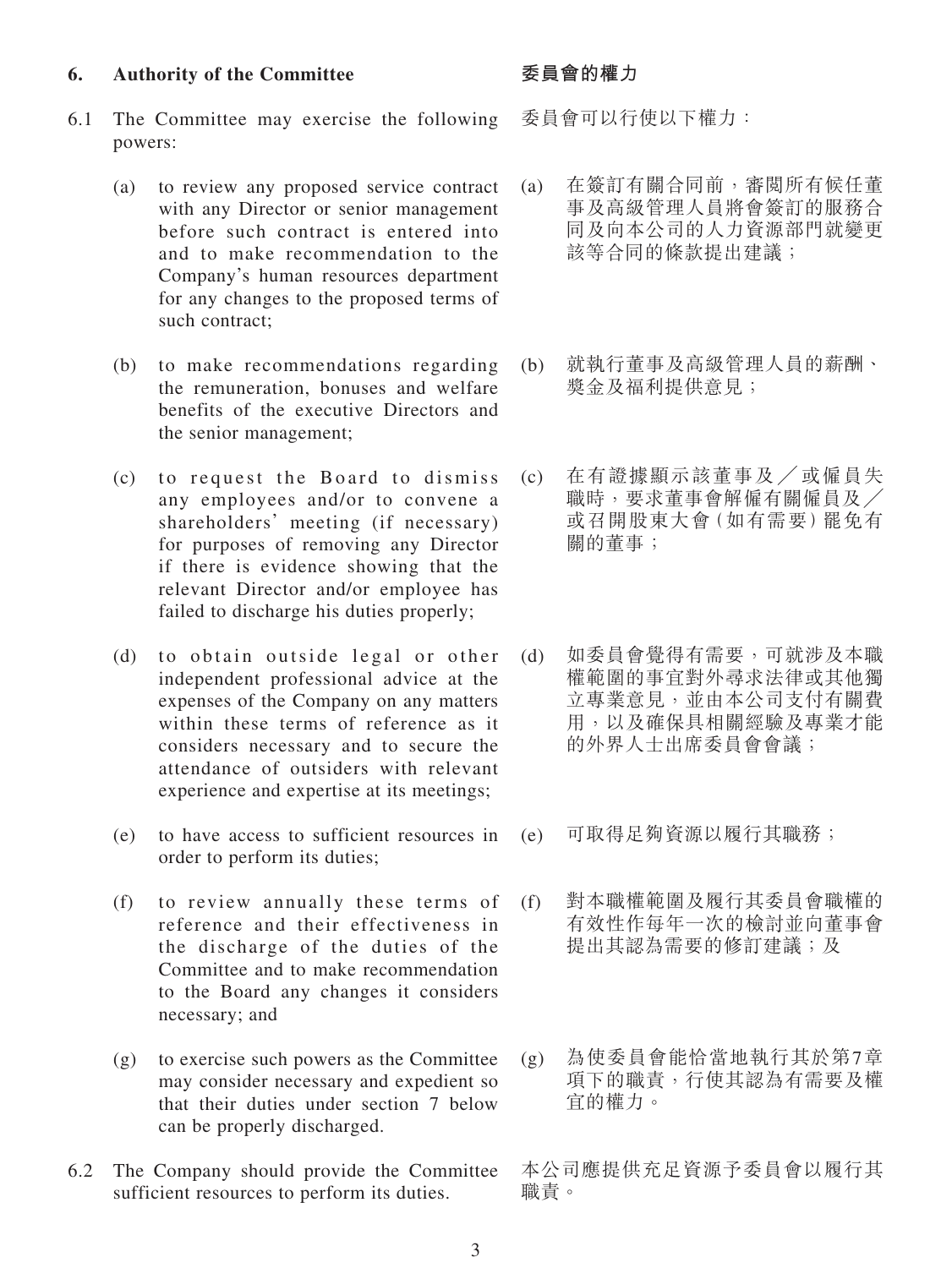#### **7. Duties of the Committee**

The duties of the Committee shall be:

- (a) to make recommendations to the Board on the policy of the Company and its subsidiaries (collectively, the "**Group**") and structure for all Directors' and senior management remuneration and on the establishment of a formal and transparent procedure for developing remuneration policy;
- (b) to review and approve the management's remuneration proposals with reference to the Board's corporate goals and objectives;
- (c) to make recommendations to the Board on the remuneration packages of individual executive Directors and senior management. This should include benefits in kind, pension rights and compensation payments, including any compensation payable for loss or termination of their office or appointment;
- (d) to make recommendations to the Board on the remuneration of non-executive Directors;
- (e) to consider salaries paid by comparable companies, time commitment and responsibilities and employment conditions elsewhere in the Group;
- (f) to review and approve compensation payable to executive Directors and senior management for any loss or termination of office or appointment to ensure that it is consistent with contractual terms and is otherwise fair and not excessive;
- (g) to review and approve compensation arrangements relating to dismissal or removal of Directors for misconduct to ensure that they are consistent with contractual terms and are otherwise reasonable and appropriate;

# **委員會的職責**

委員會負責履行以下職責:

- (a) 就本公司及其附屬公司(合稱為「**本 集團**」)董事及高級管理人員的全體薪 酬政策及架構,及就設立正規而具透 明度的程序制訂薪酬政策,向董事會 提出建議;
- (b) 因應董事會所訂企業方針及目標而檢 討及批准管理層的薪酬建議;
- (c) 向董事會建議個別執行董事及高級管 理人員的薪酬待遇。此應包括非金錢 利益、退休金權利及賠償金額(包括 喪失或終止職務或委任的賠償);

- (d) 就非執行董事的薪酬向董事會提出建 議;
- (e) 考慮同類公司支付的薪酬、須付出的 時間及職責以及本集團內其他職位的 僱用條件;
- (f) 檢討及批准向執行董事及高級管理人 員就其喪失或終止職務或委任所須支 付的賠償,以確保該等賠償與合約條 款一致;若未能與合約條款一致,賠 償亦須公平合理,不致過多;
- (g) 檢討及批准因董事行為失當而解僱或 罷免有關董事所涉及的賠償安排,以 確保該等安排與合約條款一致;若未 能與合約條款一致,有關賠償亦須合 理適當;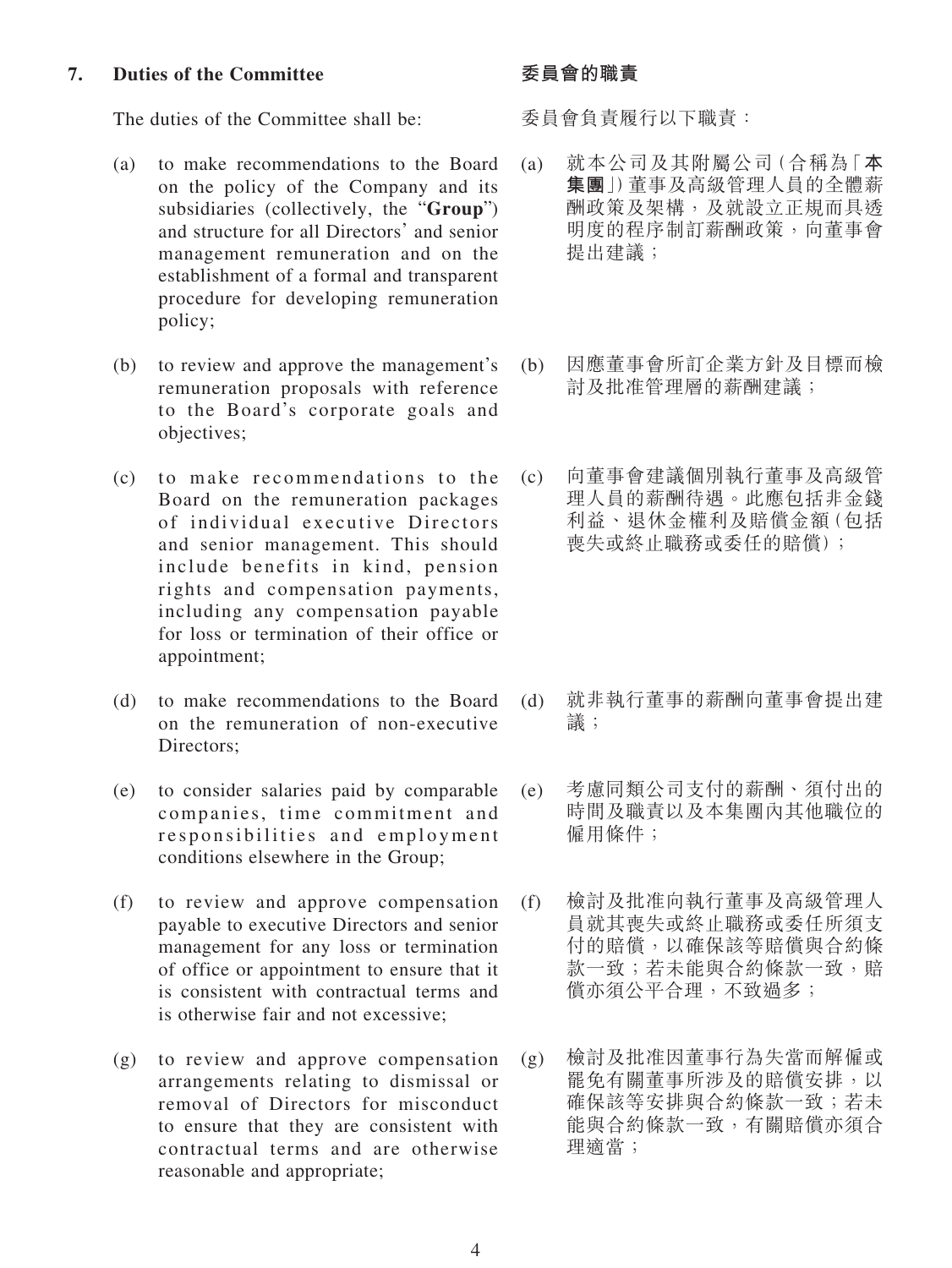- (h) to ensure that no Director or any of his associates is involved in deciding his own remuneration;
- (i) to assess performance of executive Directors:
- (j) to consider and approve the terms of executive Directors' service contracts;
- (k) to disclose details of any remuneration payable to members of senior management by band in the Company's annual reports; and
- (l) to consider and implement other matters, as defined or assigned by the Board or otherwise required by the Rules Governing the Listing of Securities of The Stock Exchange of Hong Kong Limited (the "**Stock Exchange**") (the "**Listing Rules**") from time to time.

#### **8. Annual general meeting**

The Chairman of the Committee or in his absence, another member of the Committee or failing this, his duly appointed delegate, shall attend the annual general meeting of the Company and be prepared to answer questions at the annual general meeting on the Committee's activities and their responsibilities.

# **9. Continuing application of the articles of association of the Company**

The articles of association of the Company regulating the meetings and proceedings of the Directors so far as the same are applicable and are not replaced by the provisions in these terms of reference shall apply to the meetings and proceedings of the Committee.

- (h) 確保任何董事或其任何聯繫人不得參 與釐定他自己的薪酬;
- (i) 評估執行董事的表現;
- (j) 審議及批准執行董事服務合約條款;
- (k) 於本公司每年的業績報告中按薪酬等 級披露任何支付予高級管理人員的酬 金詳情;及
- (l) 考慮及執行董事會不時界定或委派 或香港聯合交易所有限公司(「**聯交 所**」)證券上市規則(「**上市規則**」)不 時規定的其他事項。

## **股東周年大會**

委員會的主席,或在委員會主席缺席時由 另一名委員(或如該名委員未能出席,則 其適當委任的代表)應出席本公司的股東 周年大會,並就委員會的活動及其職責在 股東周年大會上回應問題。

#### **本公司組織章程的持續適用**

就前文未有作出規範,但本公司組織章程 作出了規範的董事會會議程序的規定,在 可行的情況下適用於委員會的會議程序。